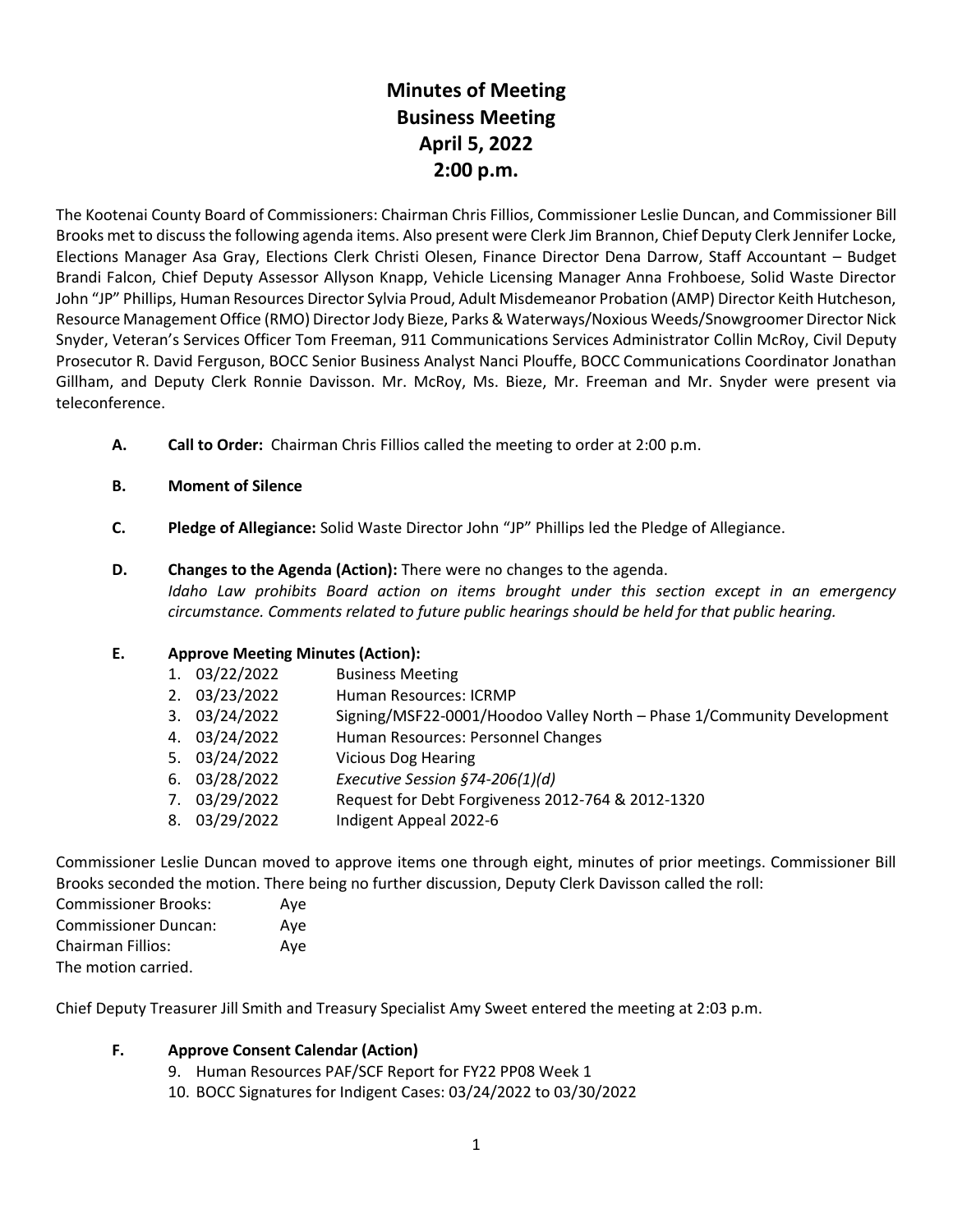Commissioner Duncan moved to approve items nine and ten, the Consent Calendar. Commissioner Brooks seconded the motion. There being no further discussion, Deputy Clerk Davisson called the roll:

Commissioner Brooks: Aye Commissioner Duncan: Aye Chairman Fillios: Aye The motion carried.

# **G. Approve Payables List (Action)**

11. Payables List for March 28-April 1, 2022

Commissioner Duncan moved to approve the Payables List for the week of March 28, 2022 through April 1, 2022, in the amount of \$326,524.31 with \$5221.95 in jury payments. Chairman Fillios seconded the motion. There being no further discussion, Deputy Clerk Davisson called the roll:

Commissioner Brooks: Aye Commissioner Duncan: Aye Chairman Fillios: Aye The motion carried.

### **H. Business**

# 12. **Approval/Ballot Order/May 17,2022 Primary Election/Elections (Action)**

Elections Manager Asa Gray introduced Elections Clerk Christi Olesen and presented the Board with the proposed ballot order for the May 17, 2022 Primary Election. He explained that there would be five types of ballots for each precinct – Non-Partisan, Democratic, Republican, Constitution, and Libertarian. Mr. Gray explained that the Non-Partisan ballot would have any relevant ballot questions and the Judge's seats.

Commissioner Duncan moved to approve the ballot order for the May 17, 2022 Primary Election. Commissioner Brooks seconded the motion. There being no further discussion, Deputy Clerk Davisson called the roll:

| <b>Commissioner Brooks:</b> | Ave |
|-----------------------------|-----|
| <b>Commissioner Duncan:</b> | Aye |
| <b>Chairman Fillios:</b>    | Aye |
| The motion carried.         |     |

Assessor Bela Kovacs entered the meeting at 2:06 p.m.

Clerk Jim Brannon and Chief Deputy Clerk Jennifer Locke exited the meeting at 2:06 p.m.

### 13. **Memorandum of Understanding/Southwest Idaho Wireless Integrated Network/SWIWN 700MHz Trunking System/Bonner General Health/911 (Action)**

14. **Memorandum of Understanding/Southwest Idaho Wireless Integrated Network/SWIWN 700MHz Trunking System/Coeur d'Alene School District/911 (Action)**

911 Communication Services Administrator Collin McRoy requested Board approval for two MOUs (Memorandums of Understanding) related to 911 services. He said one MOU was with Bonner General Health and the other was with the Coeur d'Alene School District.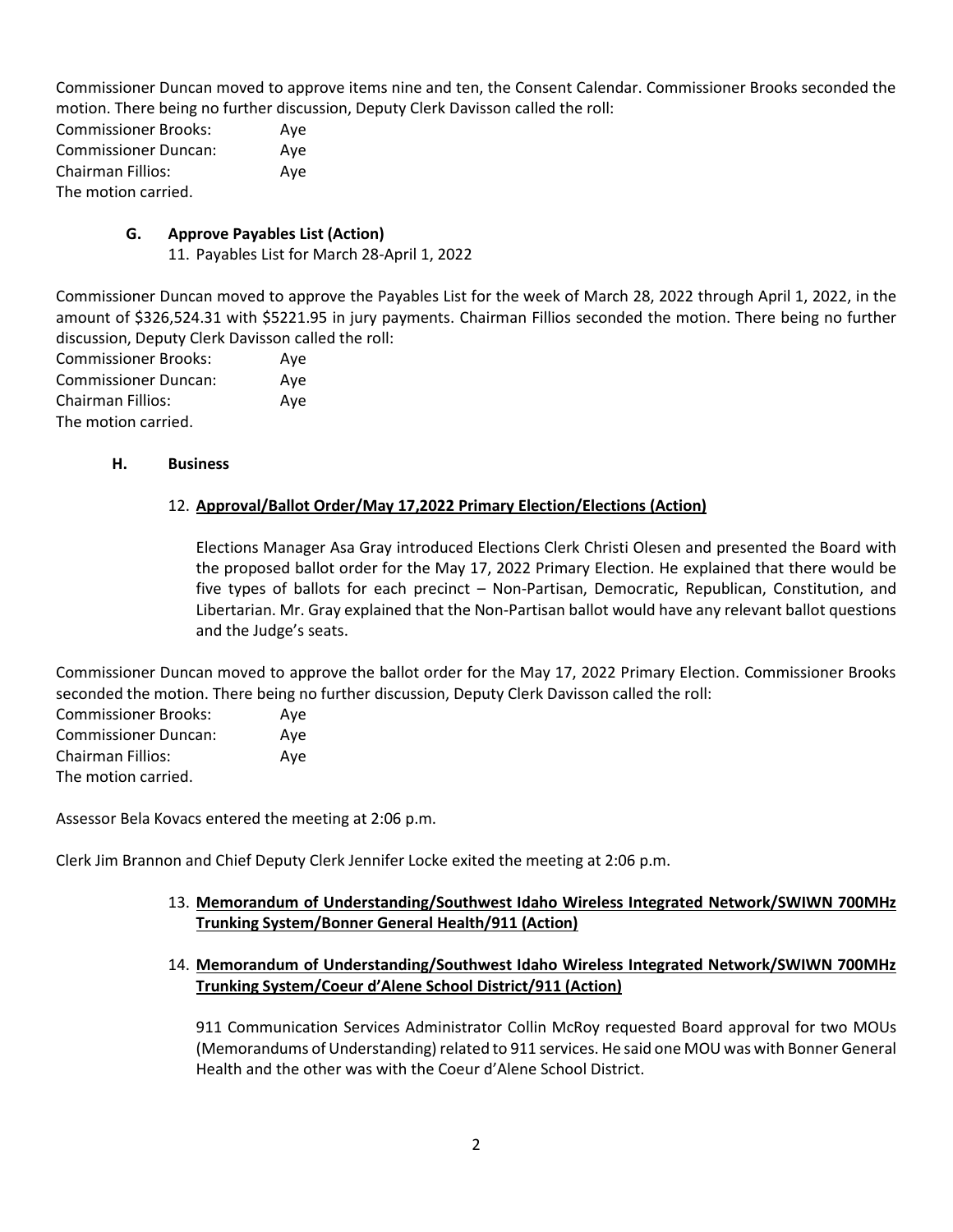Commissioner Duncan moved to approve the MOUs for the SWIWN trucking system with Bonner General Health and the Coeur d'Alene School District. Commissioner Brooks seconded the motion. There being no further discussion, Deputy Clerk Davisson called the roll:

Commissioner Brooks: Aye Commissioner Duncan: Aye Chairman Fillios: Aye The motion carried.

# 15. **Agreement and Notice to Title Riverstone Transit Center/Kootenai County/City of Coeur d'Alene/Resource Management Office (Action)**

RMO Director Jody Bieze requested approval of an agreement between Kootenai County and the City of Coeur d'Alene that would ensure future compliance with zoning codes related to the Riverstone Transit Center.

Commissioner Brooks moved to approve the agreement and notice to title Riverstone Transit Center between Kootenai County and the City of Coeur d'Alene. Commissioner Duncan seconded the motion. There being no further discussion, Deputy Clerk Davisson called the roll:

Commissioner Brooks: Aye Commissioner Duncan: Aye Chairman Fillios: Aye The motion carried.

# 16. **Construction Contract Bus Stop Improvements Panhandle Health/Huetter/Interstate Concrete & Asphalt/Resource Management Office (Action)**

Ms. Bieze explained the contract covered construction at the B3 and C15 bus stops, utilizing grant funding, for a total of \$236,655, with the match coming from both Panhandle Health District and the Post Falls Highway District.

Commissioner Duncan moved to approve the construction contract for bus stop improvements with Interstate Concrete & Asphalt and RMO. Commissioner Brooks seconded the motion. There being no further discussion, Deputy Clerk Davisson called the roll:

| <b>Commissioner Brooks:</b> | Aye |
|-----------------------------|-----|
| <b>Commissioner Duncan:</b> | Aye |
| Chairman Fillios:           | Ave |
| The motion carried.         |     |

# 17. **MOU Office on Violence Against Women – Justice for Families Program Grant/Idaho Supreme Court-OVW 2022/Adult Misdemeanor Probation (Action)**

AMP Director Keith Hutcheson requested approval of an MOU with the Office on Violence Against Women that would provide a grant extension to cover ongoing training, domestic violence court officers, and equipment.

Commissioner Brooks moved to approve the MOU with Office on Violence Against Women – Justice for Families Program Grant and AMP. Commissioner Duncan seconded the motion. There being no further discussion, Deputy Clerk Davisson called the roll:

| <b>Commissioner Brooks:</b> | Ave |
|-----------------------------|-----|
| <b>Commissioner Duncan:</b> | Ave |
| <b>Chairman Fillios:</b>    | Ave |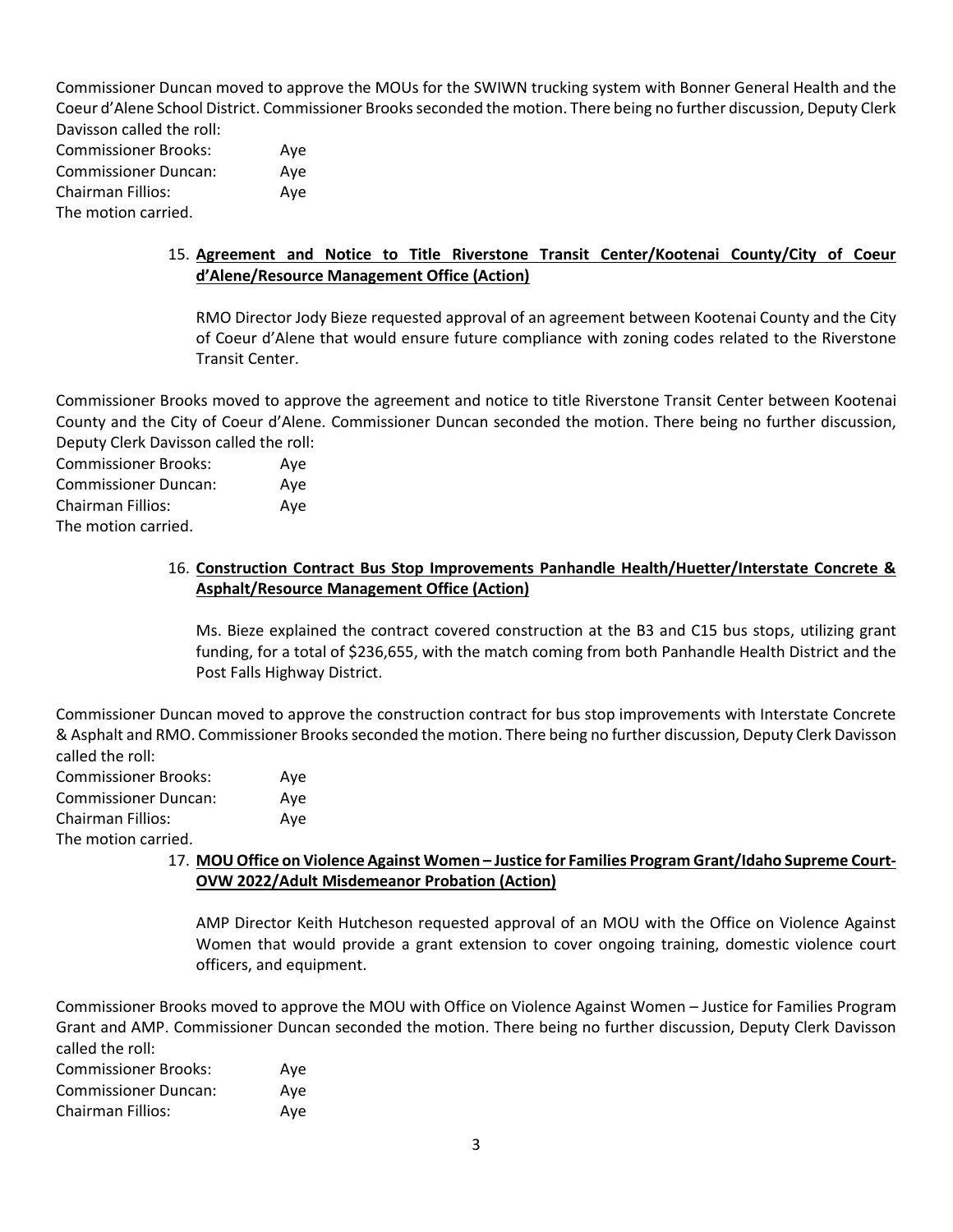The motion carried.

Mr. Hutcheson exited the meeting at 2:11 p.m.

# 18. **Independent Agreement/Parks & Waterways Roof Maintenance/Granite Enterprises, Inc./Parks & Waterways (Action)**

Parks & Waterways/Noxious Weeds/Snowgroomer Director Nick Snyder requested approval of an independent agreement with Granite Enterprises, Inc. for roof maintenance with an approximate cost of \$11,000.

Commissioner Duncan moved to approve the independent agreement with Granite Enterprises, Inc. Commissioner Brooks seconded the motion. There being no further discussion, Deputy Clerk Davisson called the roll: Commissioner Brooks: Aye Commissioner Duncan: Aye Chairman Fillios: Aye The motion carried.

# 19. **Financial/Budget: Unclaimed Tax Deed Surplus to State of Idaho Unclaimed Property/Treasurer (Action)**

Ms. Sweet requested for checks to be issued from the tax deed surplus to the State of Idaho Unclaimed Property.

Commissioner Brooks moved to approve the unclaimed tax deed surplus to the state of Idaho unclaimed property. Commissioner Duncan seconded the motion. There being no further discussion, Deputy Clerk Davisson called the roll: Commissioner Brooks: Aye

Commissioner Duncan: Aye Chairman Fillios: Aye The motion carried.

# 20. **Signature of Update License Agreement/Northwest Data Exchange (NWDE)/Human Resources (Action)**

HR Director Sylvia Proud explained that the license agreement with Northwest Data Exchange, a subsidiary of AmeriBen, had been revised to include name changes.

Commissioner Duncan moved to approve the license agreement update. Commissioner Brooks seconded the motion. There being no further discussion, Deputy Clerk Davisson called the roll:

| <b>Commissioner Brooks:</b> | Ave |
|-----------------------------|-----|
| Commissioner Duncan:        | Ave |
| Chairman Fillios:           | Ave |
| The motion carried.         |     |
|                             |     |

# 21. **State of Idaho Department of Veteran's Services Lease Amended No. 5/Division of Public Works/Veteran's Services (Action)**

Veteran's Services Officer Tom Freeman requested an update to the current lease with the State of Idaho Department of Veteran's Services, which would continue providing the current office space.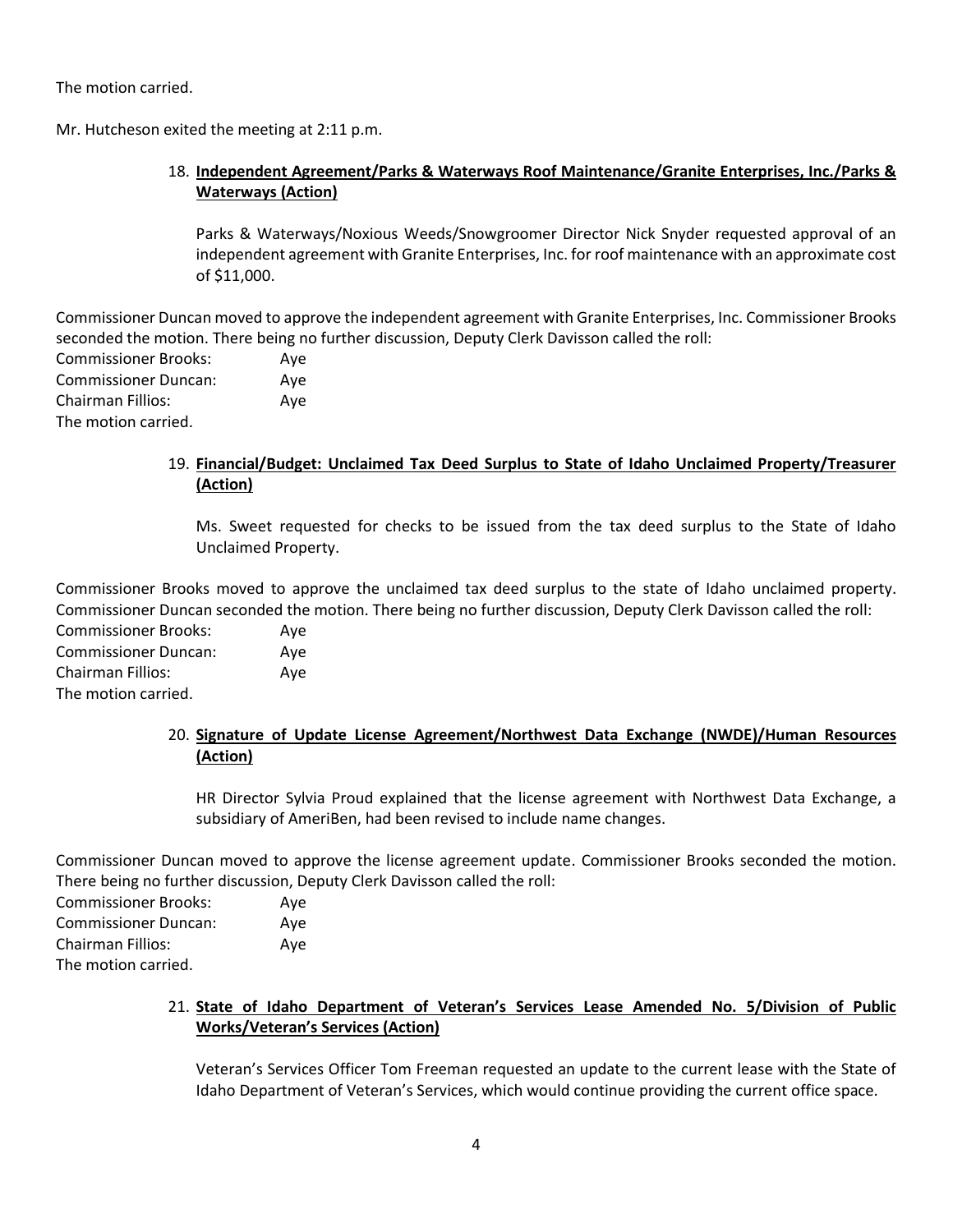Commissioner Brooks moved to approve the State of Idaho Department of Veteran's Services Lease Amendment Number 5, with the Division of Public Works and Veteran's Services. Commissioner Duncan seconded the motion. There being no further discussion, Deputy Clerk Davisson called the roll:

Commissioner Brooks: Aye Commissioner Duncan: Aye Chairman Fillios: Aye The motion carried.

# 22. **Annual Renewal/Q'Less/Assessor (Action)**

Chief Deputy Assessor Allyson Knapp requested approval for the annual renewal of the Q'Less queuing system, while explaining that they were searching for a new system.

Commissioner Duncan moved to approve the annual renewal of the Q'Less queuing system. Commissioner Brooks seconded the motion. There being no further discussion, Deputy Clerk Davisson called the roll: Commissioner Brooks: Aye Commissioner Duncan: Aye

Chairman Fillios: Aye The motion carried.

Assessor Kovacs, Ms. Knapp and Ms. Frohboese exited the meeting at 2:17 p.m.

# 23. **Financial/Budget: Purchase Approval/Solid Waste (Action)**

Mr. Phillips requested approval for two purchases: 6 inch HDPE piping for \$29,543.28 and asphalt maintenance for \$28,016. He pointed out that both of the purchases had been included in their budget.

Commissioner Brooks moved to approve the purchases for Solid Waste. Commissioner Duncan seconded the motion. There being no further discussion, Deputy Clerk Davisson called the roll:

| <b>Commissioner Brooks:</b> | Aye |
|-----------------------------|-----|
| <b>Commissioner Duncan:</b> | Ave |
| <b>Chairman Fillios:</b>    | Aye |
| The motion carried.         |     |

# 24. **Resolution 2022-27/Removals of Asset 4575/Solid Waste (Action)**

Mr. Phillips asked the Board to approve Resolution 2022-27, which was to remove a transfer trailer from the Fixed Assets role. He explained that the transfer trailer had been in an accident and had been declared as a total loss.

Commissioner Duncan moved to approve Resolution 2022-27, to remove Asset Number 4575 from the role. Commissioner Brooks seconded the motion. There being no further discussion, Deputy Clerk Davisson called the roll: Commissioner Brooks: Aye Commissioner Duncan: Aye Chairman Fillios: Aye The motion carried.

Mr. Phillips exited the meeting at 2:19 p.m.